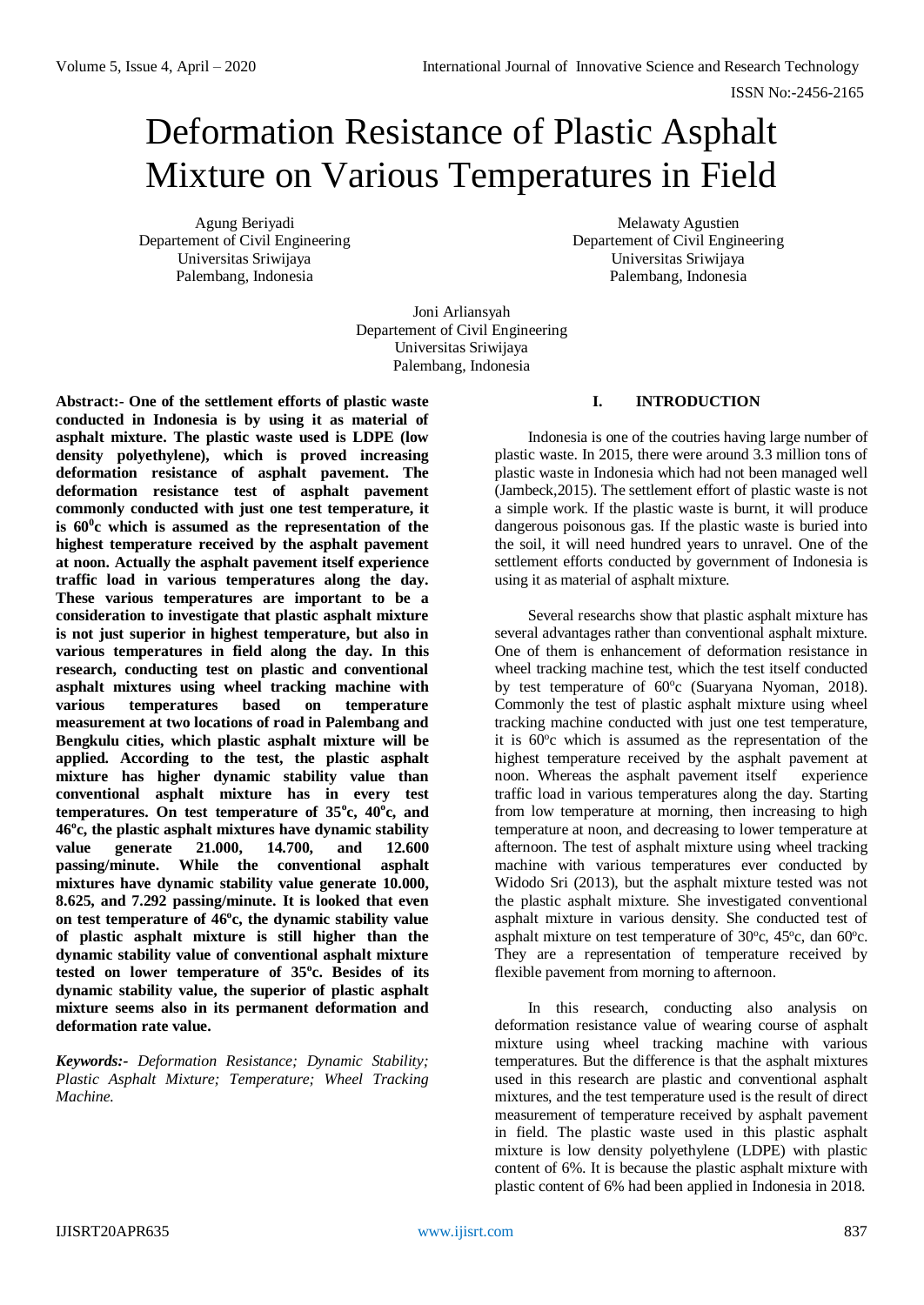# **II. LITERATURE REVIEW**

#### *A. LDPE Plastic Waste*

One of plastic type which can be used as a material of asphalt mixture is LDPE plastic. LDPE plastic has specific gravity between 0.91 – 0.94 g/ml and has melting point  $\pm$ 115°c. The chemical content of LDPE plastic itself is almost same as high density polyethylene (HDPE) plastic, but physically LDPE plastic is more flexible. LDPE belong to plastic type having good resistance on water and chemical. Commonly LDPE plastic is used as plastic bag and flexible bottle.

The use of LDPE plastic waste itself is proved increasing the deformation resistance value of asphalt mixture. Suaryana Nyoman (2018) used addition of LDPE plastic waste into asphalt mixture with plastic waste content of 0%, 5% and 10%. The LDPE plastic waste was chopped using plastic chopping machine until has small size. According to the test, the asphalt mixture with addition of plastic waste has higher dynamic stability value than conventional asphalt mixture has. Even the dynamic stability value showed on the plastic asphalt mixture with plastic waste content of 10% reaches eight times bigger than conventional asphalt mixture.

# *B. Plastic Asphalt Mixture*

Several researches relating to the utilization of plastic waste in asphalt mixture show that the asphalt mixture become more elastic and more resistant on deformation. One of them is the research of plastic asphalt waste conducted by the center of research and development of road and bridge of Indonesia (2017). It used plastic waste in asphalt mixture with content of 0%, 5%, 6%, 8%, and 10 %. The result shows that the asphalt mixture with addition of plastic waste has higher dynamic stability than conventional asphalt mixture has. But the value of remain marshall stability experince decreased and the asphalt mixture tend to more brittle in addition of plastic waste content which more than 6%. Then since 2018 the plastic asphalt mixture with plastic content of 6% was used in several cities of Indonesia as pilot project.

# *C. Temperature Effect on Asphalt Mixture*

Global warming and high traffic jam in several cities make the temperature received by flexible pavement becoming higher and higher. The high temperature can make the flexible pavement becoming weak, even resulting permanent deformation. Hardiyatmo Hary Christiady (2015) explained that the various temperatures received by flexible pavement will result the temperature gradient along its thickness. The temperature gradient and traffic load which

over and over will reduce modulus of asphalt mixture which cause fatigue and permanent deformation.

Widodo Sri (2013) conducted test of asphalt mixture using wheel tracking machine with test temperature of  $30^{\circ}$ c, 45°c, and 60°c. These various temperatures are assumed as representation of temperature received by flexible pavement in Indonesia. The temperature of  $60^{\circ}$ c as a temperature representation of flexible pavement at noon, the temperature of 30°c as a temperature representation of flexible pavement at morning and afternoon, and the temperature of 45°c as a temperature representation of flexible pavement at morning towards noon or noon towards afternoon. The result of her research shows that the higher temperature received by asphalt mixture, its ability gets lower on resisting the vehicle tire trace.

# *D. Deformation Resistance*

The test procedure and the calculation of deformation resistance value using wheel tracking machine are explained in Japan Road Association (1989). According to the test result of asphalt mixture using wheel tracking machine, it will be obtained the deformation graph of wheel tracking machine test. It will be used to determine the value of deformation resistance of asphalt mixture based on three parameters, they are permanent deformation, deformation rate, and dynamic stability. The deformation value is calculated between minutes of 45 and 60, which the deformation graph approaches the straight line and indicates that deformation process is in more stable value. The deformation value occuring at minutes 45 is taken as a starting point of deformation or in other words permanent deformation, whereas the deformation value occuring at minutes 60 is taken as an endpoint of deformation. To determine the value of deformation rate and dynamic stability, it can be seen in Equation 1 and 2.

| Deformation rate (mm/minute) = $\frac{(d_2-d_1)}{(t_2-t_1)}$        | (1) |
|---------------------------------------------------------------------|-----|
| Dynamic stability (passing/mm) = 42 x $\frac{(t_2-t_1)}{(d_2-d_1)}$ | (2) |

Which,  $d_1$  = deformation value at minutes of 45;  $d_2$  = deformation value at minutes of 60;  $t_1$  = minutes of 45;  $t_2$ = minutes of 60.

# **III. MATERIALS AND METHODS**

This research is an experimental study conducted to investigate deformation resistance value of plastic and conventional asphalt mixtures using wheel tracking machine with various temperatures. Flow chart of this research can be seen in Figure 1.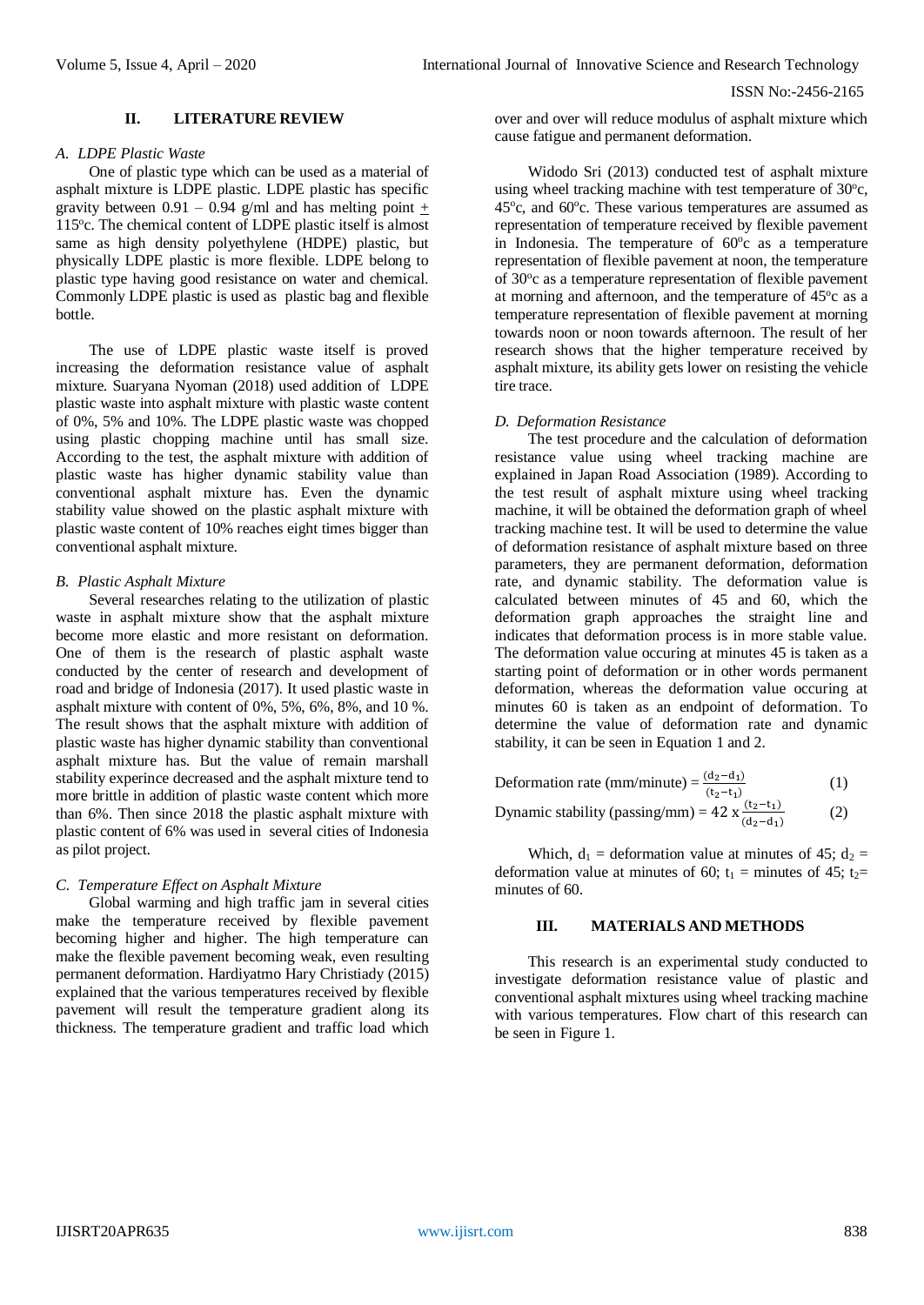

Fig 1:- Research Flow Chart

The research is started with literature review relating to the research itself, such as plastic waste, plastic asphalt mixture, wheel tracking machine test, and etcetera. Then continuing with activity of laboratorium and material preparation, and temperature measurement in field which will be used as test temperature in wheel tracking machine test. The materials are plastic waste of LDPE, aggregate, asphalt, and cement. Before they are used into asphalt mixture, these materials need to be checked first about their physical properties. For aggregate, asphalt, and cement, they must to meet the specification determined in Bina Marga's

#### ISSN No:-2456-2165

general specification of road and bridge 2018. Whereas for the LDPE plastic waste, it must to meet the specification of SKH-1.6.10 2017 about interim special specification of hot asphalt mixture using plastic waste. Having they meet all requiring specifications, then determining mix design of marshall test based on AASHTO T-245-97. Then conducting marshall test to obtain the value of optimum asphalt content. This value of optimum asphalt content will be used in making specimen of wheel tracking machine test. Finally conducting wheel tracking machine test with test temperature obtained by temperature measurement in field. The result of wheel tracking machine test will be analyzed to obtain the deformation resistance value of conventional and plastic asphalt mixtures.

#### *A. Temperature Measurement in Field*

This stage is aimed to obtain the maximum temperature value received by flexible pavement in field at morning or afternoon, noon, and morning towards noon or noon towards afternoon. These maximum temperatures will be used as test temperature in wheel tracking machine test. The temperature measurement is conducted in Bengkulu and Palembang Cities. They are Indonesia's cities choosed as a location of temperature measurement. Temperature measurement is conducted using hygrothermometer. These maximum temperatures used as a reference for the test temperature of wheel tracking machine test. According to the result of temperature measurement, then the temperatures used in the wheel tracking machine test are 35°c, 40°c, dan 46°c. The result of temperature measurement in field can be seen in Table 1 and 2.

| Time            | Bengkulu City       |                     | Palembang City      |                     |
|-----------------|---------------------|---------------------|---------------------|---------------------|
|                 | Day 1 $(^{\circ}C)$ | Day 2 $(^{\circ}C)$ | Day 1 $(^{\circ}C)$ | Day 2 $(^{\circ}C)$ |
| $06.00 - 07.00$ | 28.4                | 28.2                | 29.1                | 29.4                |
| $07.00 - 08.00$ | 30.4                | 29.3                | 32.9                | 32.7                |
| $08.00 - 09.00$ | 32.4                | 30.5                | 35.5                | 34                  |
| $09.00 - 10.00$ | 35.3                | 34.7                | 38                  | 36.4                |
| $10.00 - 11.00$ | 38.2                | 36.2                | 41.4                | 40.6                |
| $11.00 - 12.00$ | 41.9                | 40                  | 42.4                | 41.2                |
| $12.00 - 13.00$ | 43.6                | 42.4                | 44.9                | 45.7                |
| $13.00 - 14.00$ | 41.6                | 40.4                | 42.2                | 41.9                |
| $14.00 - 15.00$ | 37.1                | 37.8                | 40                  | 39.1                |
| $15.00 - 16.00$ | 34.7                | 35.6                | 38.4                | 38.8                |
| $16.00 - 17.00$ | 31.1                | 32.7                | 34.8                | 35                  |
| $17.00 - 18.00$ | 30.3                | 29.8                | 32.1                | 31.7                |

| Table 1:- Temperature Measurement Result |
|------------------------------------------|
|                                          |

|         | $06.00 - 08.00$<br>And<br>$16.00 - 18.00$ | $08.00 - 10.00$<br>And<br>$14.00 - 16.00$ | $10.00 - 14.00$ |
|---------|-------------------------------------------|-------------------------------------------|-----------------|
| Minimum | 28.2                                      | 30.5                                      | 36.2            |
| Average | 31.1                                      | 36.1                                      | 41.5            |
| Maximum | 35.0                                      | 40.0                                      | 45.7            |

Table 2:- Recapitulation of Temperature Measurement Result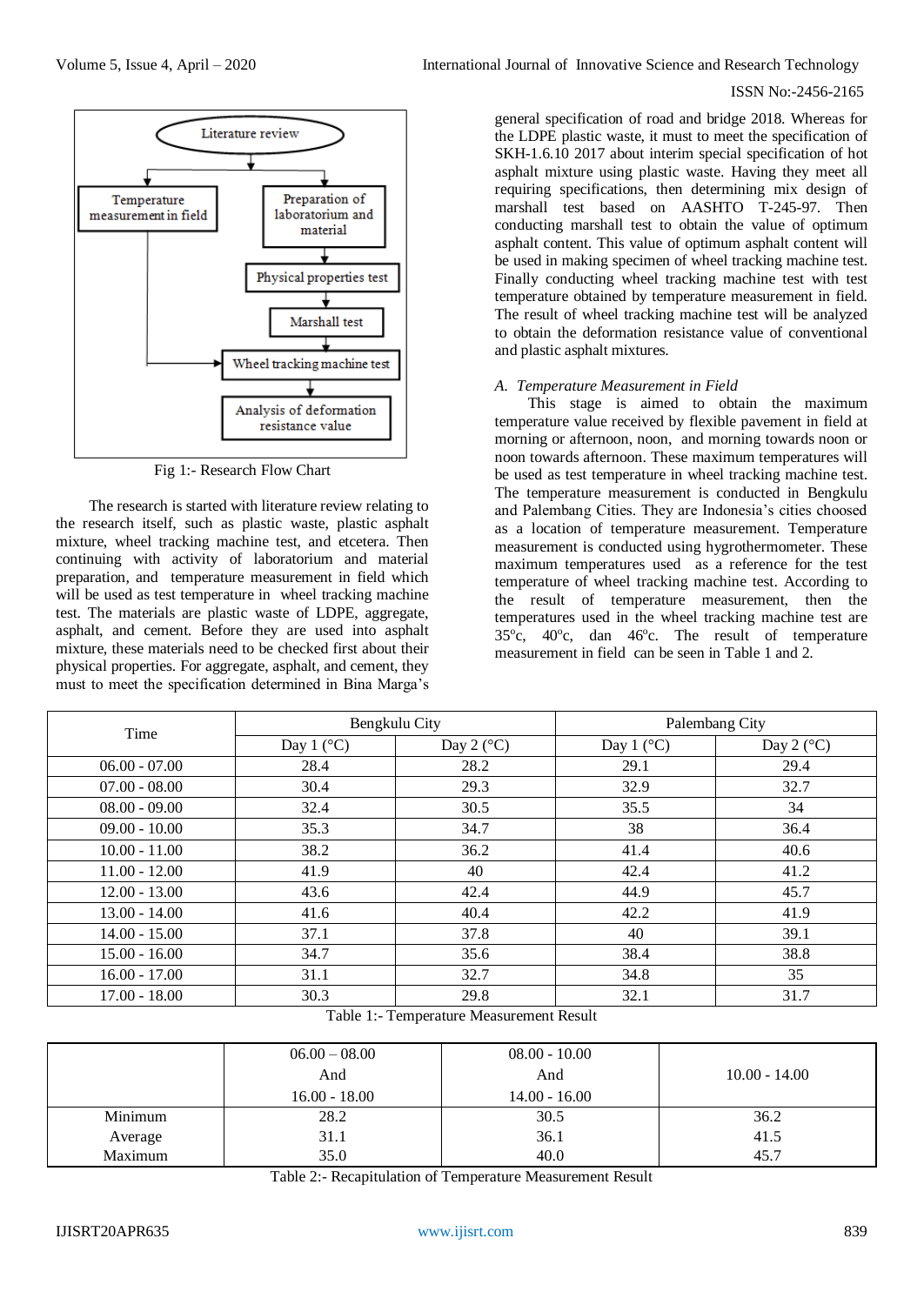#### *B. Preparation of Laboratorium and Material*

This research use analysis and experiment methods. In this experiment activity, it is required a laboratorium supporting for conducting an experiment activity of asphalt mixture. The specimens in this research are two kinds, they are sample of conventional and plastic asphalt mixtures. The materials are required to make conventional asphalt mixture referring to Bina Marga's general specification of road and bridge 2018. According to it, the materials used consist of aggregate, filler, and asphalt. Whereas the materials are required to make plastic asphalt mixture referring to SKH-1.6.10 2017 about interim special specification of hot asphalt mixture using plastic waste. According to it, the materials used to make plastic asphalt mixture consist of aggregate, plastic waste, filler, and asphalt.

# *C. Physical Properties Test*

Material physical properties test is required to see whether materials are worthy or not to be used in this research. If the preparing materials have met the specification, then they can be used in the research. However, if the preparing materials have not met the specification, they should to be replaced by other materials.

#### *Asphalt*

Asphalt material used in this research is asphalt with penetration of 60/70. The test of asphalt material refer to Bina Marga's general specification of road and bridge 2018. The result of asphalt material test can be seen in Table 3.

| Name of Test                  | <b>Test</b><br>Result | Specification |
|-------------------------------|-----------------------|---------------|
| Penetration test (0,1 mm)     | 63.6                  | $60 - 70$     |
| Softening point $(^{\circ}C)$ | $48.8 - 49$           | >48           |
| Ductility test (cm)           | 140                   | >100          |
| Flash point $(^{\circ}C)$     | 304                   | > 232         |
| Specific gravity              | 1.015                 | > 1.0         |

Table 3:- Asphalt Test Result

#### *Aggregate*

Aggregate materials used in this research was got from Palembang city. They are coarse, medium, and fine aggregates. Then they were filtered appropriate to the requirement of asphalt mixture. The aggregate material test refer to Bina Marga's general specification of road and bridge 2018. Based on this test, all materials have passed the specification. The result of aggregate material test can be seen in Table 4.

| Name of Test                                                                                  | <b>Test Result</b>      | Specification                                     |
|-----------------------------------------------------------------------------------------------|-------------------------|---------------------------------------------------|
| - Abrasion of 100 cycles (%)                                                                  | 5.85 %                  | Max 8%                                            |
| - Abrasion 500 cycles (%)                                                                     | 22.16 %                 | Max 40%                                           |
| Sand equivalency (%)                                                                          | 61.74 %                 | Min 50%                                           |
| Specific gravity and absorption<br>a. Coarse aggregate<br>Bulk<br><b>SSD</b><br>Apparent      | 2.662<br>2.690<br>2.741 | Difference among specific<br>gravities $\leq 0.2$ |
| Absorption                                                                                    | 1.087 %                 | Max 3%                                            |
| b. Medium aggregate<br>Bulk<br><b>SSD</b><br>Apparent                                         | 2.636<br>2.668<br>2.723 | Difference among specific<br>gravities $\leq 0.2$ |
| Absorption                                                                                    | 1.217 %                 | Max 3%                                            |
| c. Fine aggregate<br>Bulk<br><b>SSD</b><br>Apparent                                           | 2.562<br>2.595<br>2.650 | Difference among specific<br>gravities $\leq 0.2$ |
| Absorption                                                                                    | 1.297 %                 | Max 3%                                            |
| Fine aggregate angularity $(\%)$                                                              | 45.50%                  | Min 45%                                           |
| Coarse aggregate angularity<br>a. One or more fractured face<br>b. Two or more fractured face | 99.86%<br>98.95%        | Min 95%<br>Min 90%                                |
| Viscosity $(\%)$                                                                              | 95%                     | Min 95%                                           |
| Elongation $(\%)$                                                                             | 3.79%                   | Max 10%                                           |

Table 4:- Aggregate Material Test Result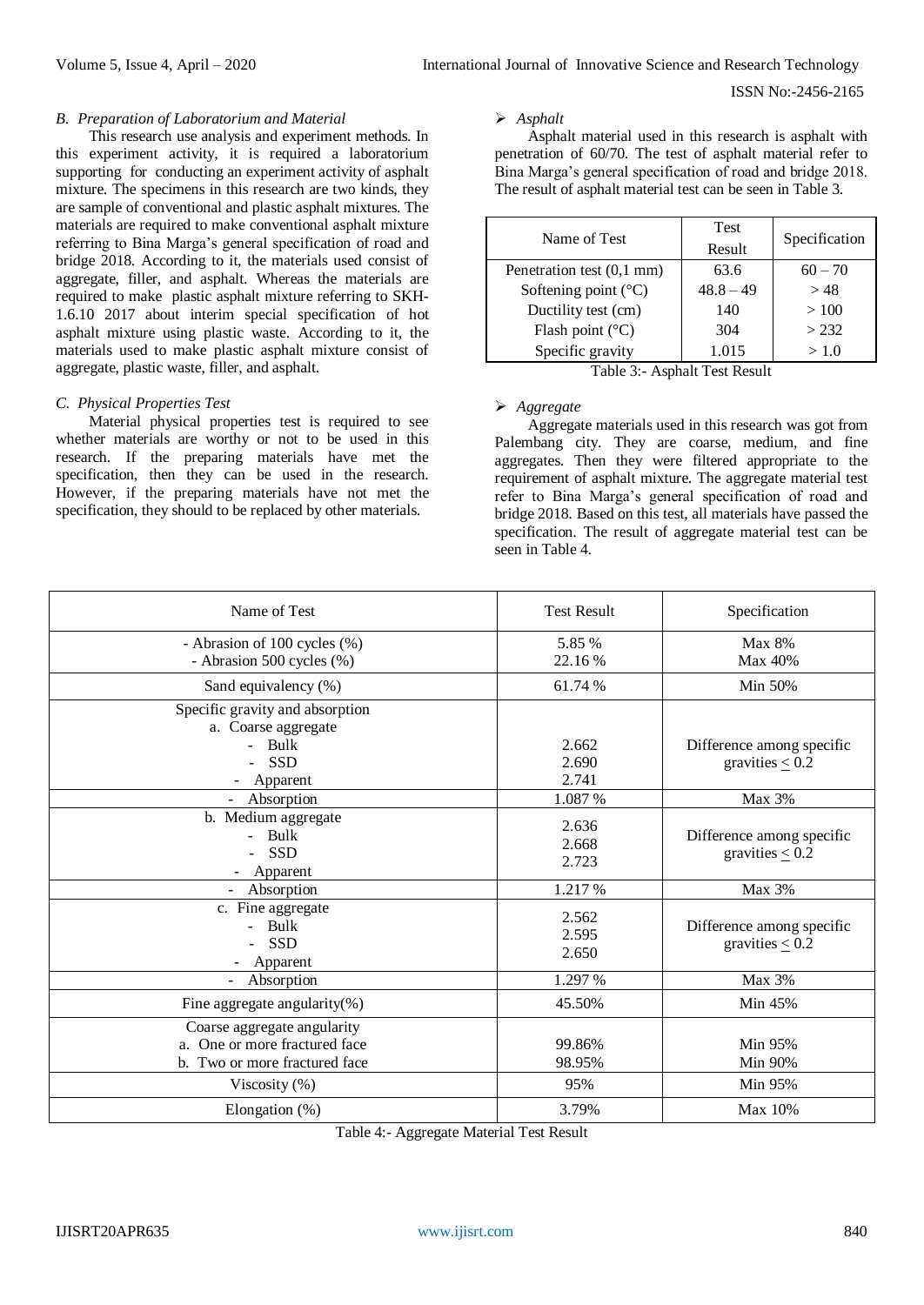# *Plastic Waste*

The plastic waste utilization into asphalt mixture is one of the government's ways to handle plastic waste problem. The plastic waste make the asphalt mixture experiencing the enhancement of dynamic stability value, more elastic and more resistant to deformation. The plastic waste type used in this research is LDPE (low density polyethylene). LDPE plastic waste has good durability against water and high chemical substance. The percentage of LDPE plastic waste used into plastic asphalt mixture is

6%, because the plastic asphalt mixture with plastic waste content of 6% has already apllied in several cities in Indonesia. The plastic waste is mixed using dry process mixing technique. It mix the plastic waste first with aggregate in temperature of  $170^{\circ}$ c, then it is mixed again with asphalt. The plastic waste used in this research was recycled and processed until meeting the specification of SKh-1.6.10 2017 about interim special specification of hot asphalt mixture using plastic waste. The result of this plastic waste test can be seen in Table 5.

| Name of Test                               | <b>Test Result</b> | Specification    |
|--------------------------------------------|--------------------|------------------|
| Material passing sieve of 9,5 mm (%)       | 100                | 100              |
| Material passing sieve of $4,75$ mm $(\%)$ | 95                 | min 90           |
| Thickness (mm)                             | 0.03               | Max 0.07         |
| Water content $(\%)$                       | $\mathcal{D}$      | Max <sub>5</sub> |
| Melting point $({}^{\circ}c)$              | 115                | $100 - 120$      |

| Table 5:- The Result of LDPE Plastic Waste Test |  |  |  |  |  |
|-------------------------------------------------|--|--|--|--|--|
|-------------------------------------------------|--|--|--|--|--|

# *D. Physical Properties Test*

The stage of marshall test is conducted according to AASHTO T-245-97, aiming to obtain the value of optimum asphalt content, which will be used as asphalt content in specimen composition of wheel tracking machine test. The marshall test is conducted on conventional and plastic asphalt mixtures. The determination of optimum asphalt content value is adjusted to Bina Marga's general specification of road and bridge 2018. The value of optimum asphalt content which is obtained from the marshall test of conventional asphalt mixture is also used as value of asphalt content of plastic asphalt mixture, but its weight has been reduced 6% (of the asphalt weight) as weight of the plastic waste. The marshall test result of the plastic asphalt mixture must to meet the Indonesia's specification of SKH-1.6.10 2017 about interim special specification of hot asphalt mixture using plastic waste.

# *E. Wheel Tracking Machine Test*

The test conducted in this stage is the test of deformation resistance of hot asphalt mixture with giving various test temperatures. This test is conducted by wheel tracking machine with the test standard referring to Japan Road Association (1989). When the test is going on, the tire speed is 42 pass/minute and the tire pressure is  $6.4 \pm 0.15$ kg/cm<sup>2</sup> . This machine is also equipped with ability giving temperature treatment to the specimen. So in this research, the test sample is given the test as tire steel passing on it with certain number of passing and this test take place in various test temperatures. The temperature used in this test is the temperature obtained from the temperature measurement result in field.

# **IV. RESULT AND DISCUSSION**

# *A. Marshall Test Result*

The Marshall test result of conventional asphalt mixture is adjusted to the specification of Bina Marga's general specification of road and bridge 2018. According to the marshall test result, the value of optimum asphalt content meeting the specification is 6.1%. This value is also used as value of asphalt content in marshall test of plastic asphalt mixture, but its weight has been reduced 6% (of the asphalt weight) as the weight of plastic waste. The marshall test result of plastic asphalt mixture must to meet the Indonesia's specification of SKH-1.6.10 2017 about interim special specification of hot asphalt mixture using plastic waste. According to the marshall test of plastic asphalt mixture, it is got that the asphalt content used into this plastic asphalt mixture has met the specification. The result of marshall test of conventional and plastic asphalt mixture can be seen in Table 6 and 7.

| Asphalt Content (%) | $VMA$ $(\%)$ | VFA(%)       | VIM $(\%)$  | Flow (mm)    | Stability (Kg) |
|---------------------|--------------|--------------|-------------|--------------|----------------|
| Specification       | min 15 %     | $\min 65 \%$ | $3\% - 5\%$ | $2 - 4$ (mm) | min 800        |
| 4.6                 | 16.76        | 46.69        | 8.93        | 3.10         | 1660           |
| 5.1                 | 16.83        | 53.50        | 7.82        | 2.80         | 1535           |
| 5.6                 | 16.17        | 63.55        | 5.90        | 2.55         | 1340           |
| 6.1                 | 15.14        | 76.85        | 3.51        | 2.90         | 1202.5         |
| 6.6                 | 15.50        | 82.77        | 2.67        | 3.05         | 930            |

Table 6:- The Marshall Test Result of Conventional Asphalt Mixture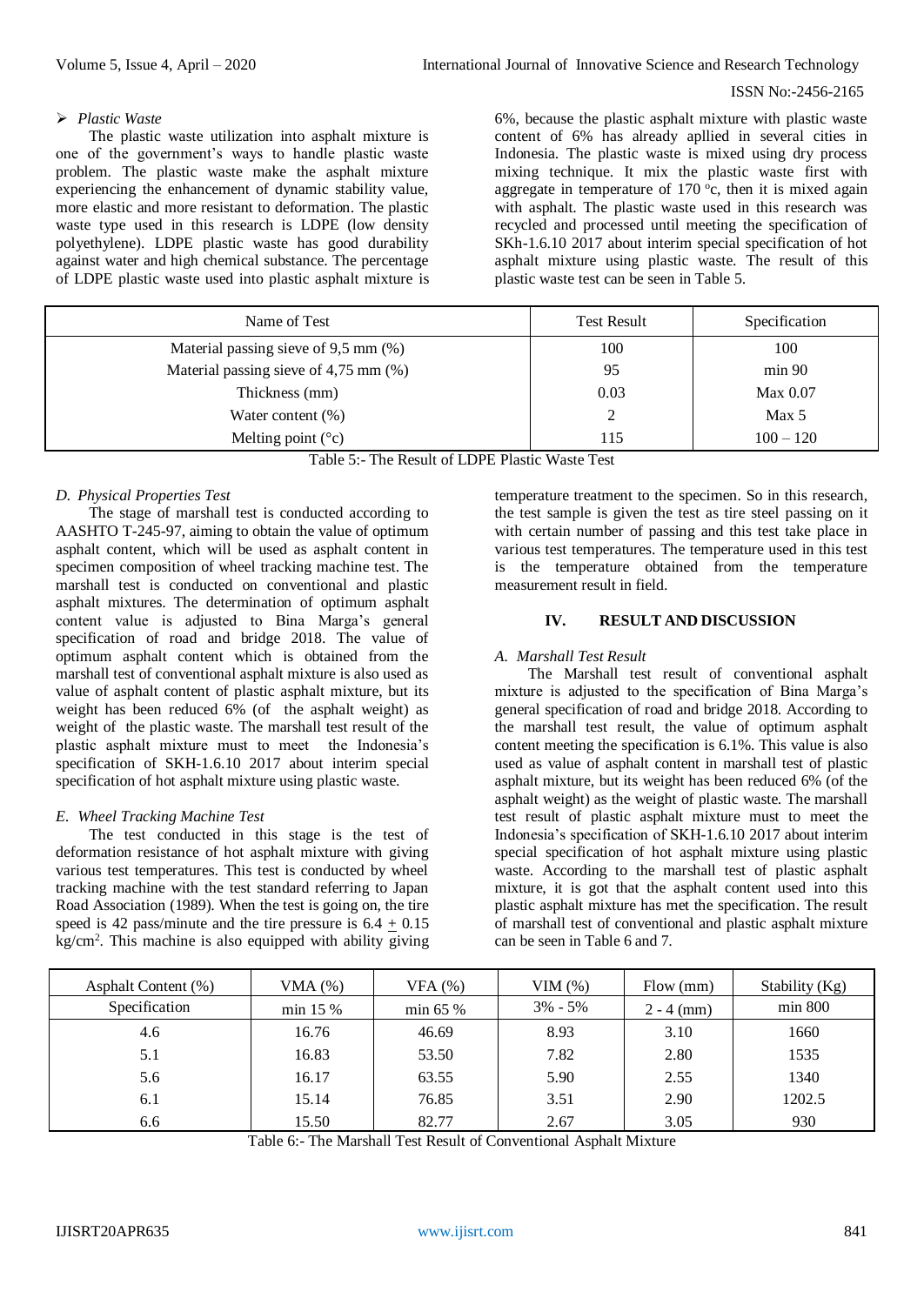| Asphalt Content (%) | VMA $(%)$  | VFA (%)      | VIM $(\%)$  | Flow (mm)                             | Stability (Kg) |
|---------------------|------------|--------------|-------------|---------------------------------------|----------------|
| Specification       | $min$ 15 % | $\min 65 \%$ | $3\% - 5\%$ | $-4$ (mm)<br>$\overline{\phantom{0}}$ | min 800        |
| O. 1                | 16.21      | 70.90        | 4.72        | 3.30                                  | 1430           |

Table 7:- The Marshall Test Result of Plastic Asphalt Mixture

# *B. The Result of Wheel Tracking Machine Test*

According to the result of wheel tracking machine test, it is looked that the asphalt mixture experiences larger deformation in higher test temperature. However, the deformation of the two asphalt mixtures between the test temperature of 35°c and 40°c have larger deformation range than the deformation range between the test temperature of 40°c and 46°c. The graph of wheel tracking machine test result of the two asphalt mixtures can be seen in Figure 2 and 3.



Fig 2:- The Deformation Graph of Wheel Tracking Machine Test Result of Conventional Asphalt Mixture



Fig 3:- The Deformation Graph of Wheel Tracking Machine Test Result of Plastic Asphalt Mixture

According to the deformation graph of the two asphalt mixtures, then determining the value of deformation resistance based on the three parameters of deformation resistance, they are permanent deformation, deformation rate, and dynamic stability. The value of deformation resistance of the two asphalt mixtures can be seen in Table 8 and 9.

| Parameter                                                                                             | Conventional Asphalt Mixture                                |                                                                                            |               |
|-------------------------------------------------------------------------------------------------------|-------------------------------------------------------------|--------------------------------------------------------------------------------------------|---------------|
|                                                                                                       | $35^{\circ}c$                                               | $40^{\circ}c$                                                                              | $46^{\circ}c$ |
| Permanent deformation (mm)                                                                            | 0.54                                                        | 1.04                                                                                       | 1.18          |
| Deformation rate (mm/minute)                                                                          | 0.0042                                                      | 0.0049                                                                                     | 0.0058        |
| Dynamic stability (passing/mm)                                                                        | 10000                                                       | 8625                                                                                       | 7292          |
| $\mathbf{v}$<br>$\mathbf{m}$ is $\mathbf{m}$ in $\mathbf{c}$ in $\mathbf{m}$ is a set of $\mathbf{m}$ | $\sim$ $\sim$<br>and the state of the state of the state of | $\mathbf{1}$ $\mathbf{1}$ $\mathbf{1}$ $\mathbf{1}$ $\mathbf{1}$ $\mathbf{1}$ $\mathbf{1}$ |               |

Table 8:- The Deformation Resistance Value of Conventional Asphalt Mixture

|                                | <b>Plastic Asphalt Mixture</b> |               |               |
|--------------------------------|--------------------------------|---------------|---------------|
| Parameter                      | $35^{\circ}c$                  | $40^{\circ}c$ | $46^{\circ}c$ |
| Permanent deformation (mm)     | 0.43                           | 0.83          | 1.02          |
| Deformation rate (mm/minute)   | 0.0020                         | 0.0029        | 0.0033        |
| Dynamic stability (passing/mm) | 21000                          | 14700         | 12600         |

Tabel 9:- The Deformation Resistance Value of Plastic Asphalt Mixture

# *Permanent Deformation Value*

Accoding to the value of permanent deformation in Table 8 and 9, we can see that the plastic asphalt mixture is still superior in every test temperatures. It is showed by its lower permanent deformation value than conventional asphalt mixture has. The comparison of permanent deformation value between the two asphalt mixtures is

relatively same in every test temperature. But in test temperature of  $35^{\circ}$ c to  $40^{\circ}$ c, there is a significant increment of deformation value, nearly doubled. The comparison of permanent deformation value of the two asphalt mixtures can be seen in Figure 4.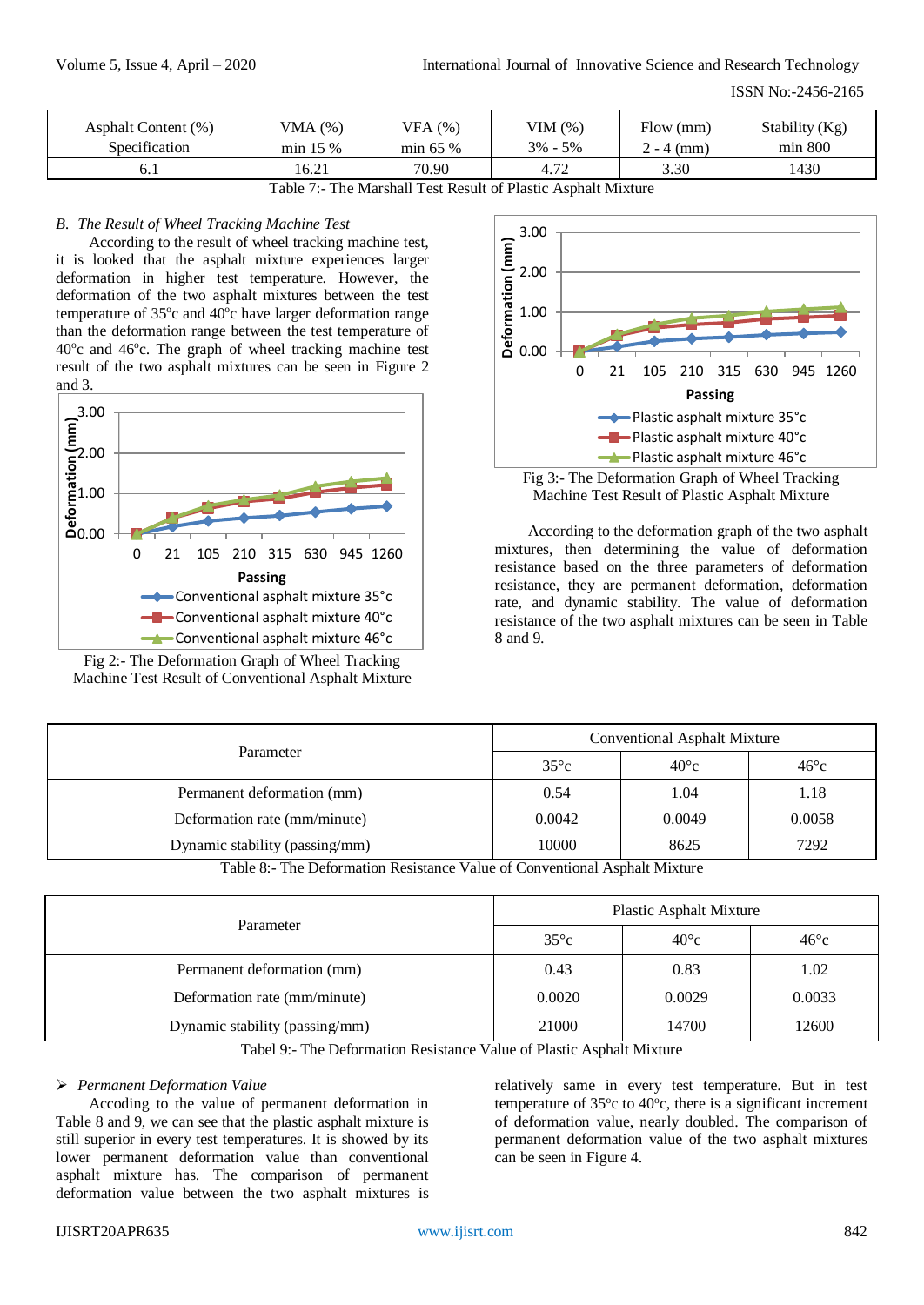



#### *Deformation Rate Value*

According to the deformation rate value in Table 8 and 9, it is looked that the plastic asphalt mixture is still superior in every test tempertures. Its superior shows by lower deformation rate value. It means that plastic asphalt mixture is harder to be deformated than conventional asphalt mixture. The graph of deformation rate value of the two asphalt mixtures can be seen in Figure 5.



Fig 5:- The Graph of Deformation Rate value Between Plastic and Conventional Asphalt Mixtures

# *Dynamic Stability Value*

According to the dynamic stability value in Table 8 and 9, it is looked that plastic asphalt mixture has higher dynamic stability than conventional asphalt mixture has in every test temperatures. Even In the test temperature of 35°c, the plastic asphalt mixture has dynamic stability value nearly doubled of conventional asphalt mixture has. Moreover the dynamic stability value of plastic asphalt mixture in test temperature of  $46^{\circ}$ c is still higher than the dynamic stability value of conventional asphalt mixture tested in test temperature 35°c, which the hot level of test temperature is lower 11°c. The comparison of dynamic stability value of the two asphalt mixtures can be seen in Figure 6.





#### **V. CONCLUSION AND RECOMMENDATION**

#### *A. Conclusion*

- $\triangleright$  The result of temperature measurement in Bengkulu and Palembang cities conducted from morning to afternoon show that the asphalt mixture experiences traffic load with temperature between  $28^{\circ}c - 46^{\circ}c$ .
- $\triangleright$  According to the relations among temperature in field, permanent deformation, deformation rate, and dynamic stability value, it can be concluded that the plastic asphalt mixture has superior deformation resistance than conventional asphalt mixture has along the day.

# *B. Recommendation*

On the next research, it can conduct more investigation whether the plastic asphalt mixture is still superior or not in lower or cold temperature, because the minimum temperature which can be applied through this wheel tracking machine is just around 25°c.

# **REFERENCES**

- [1]. Bina Marga Direktorat Jenderal. 2018. *Spesifikasi umum 2018*. Departemen Pekerjaan Umum. Jakarta
- [2]. Bina Marga Direktorat Jenderal. 2017. Spesifikasi khusus interim campuran beraspal panas menggunakan limbah plastik. Departemen Pekerjaan Umum. Jakarta
- [3]. Departemen Permukiman dan Prasarana Wilayah, Direktorat Jendral Prasarana Wilayah. 2002. Buku Petunjuk Teknik, *Pedoman perencanaan Tebal Perkerasan Lentur.* Jakarta
- [4]. Hardiyatmo, Hary Christady. 2017. *Perancangan Perkerasan Jalan dan Penyelidikan Tanah*. Yogyakarta: Gadjah Mada University Press.
- [5]. Jambeck, Jenna R., dkk. 2015. "Plastic Waste Inputs from Land into The Ocean" *in Science volume 347* (pp 768-771). California: Jambeck Research Group.